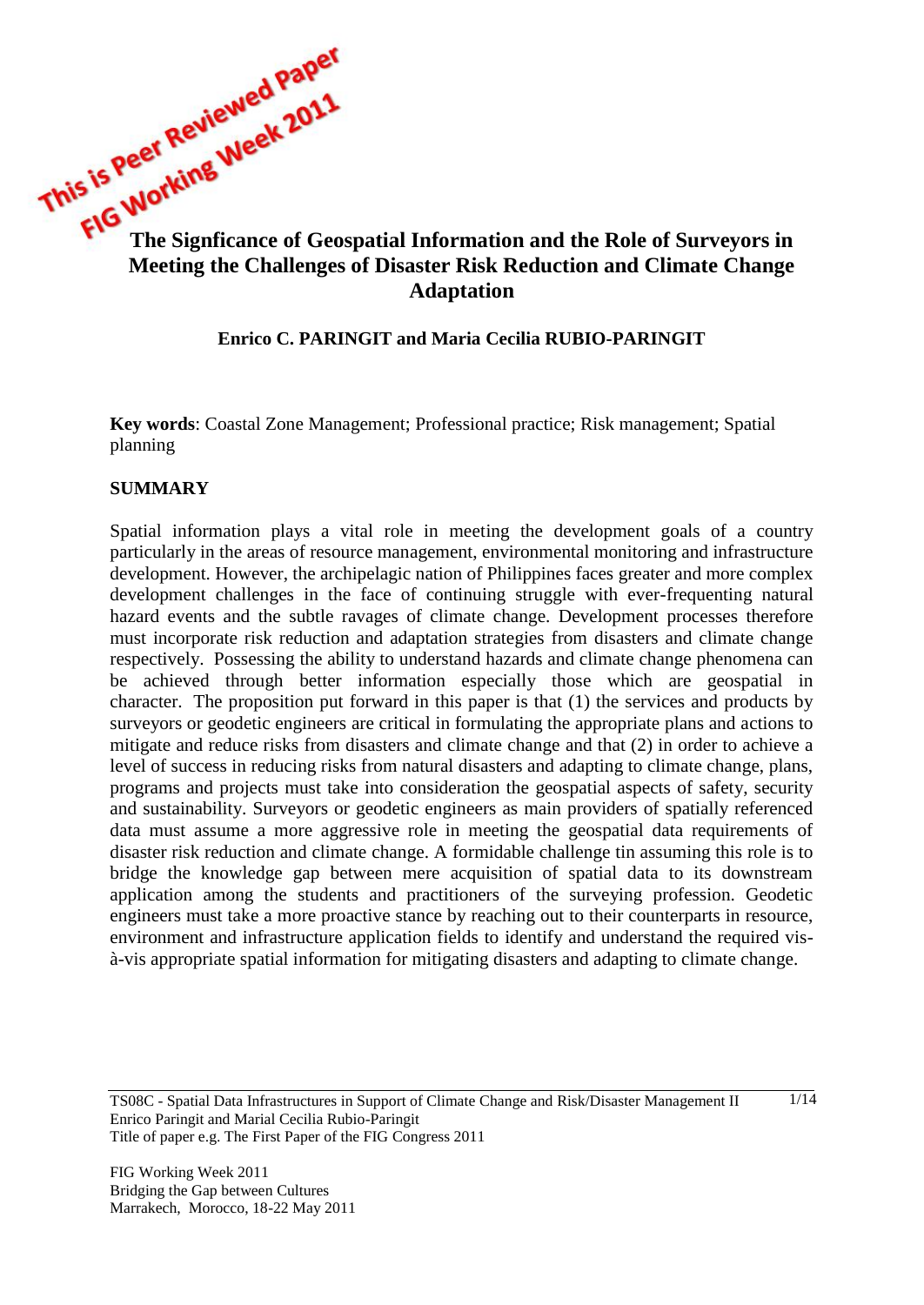# **The Importance of Geospatial Information and the Role of Surveyors in Meeting the Challenges of Disaster Risk Reduction and Climate Change Adaptation**

# **Enrico C. PARINGIT and Maria Cecilia RUBIO-PARINGIT**

# **1. INTRODUCTION**

Two of the most pressing environmental concerns facing the Philippines today are natural disasters and climate change. The Philippines is one of the world"s most disaster-hit nations, topping the list of countries hit by disasters between 1990-2000. Damage caused by typhoons alone cost the country up to P15 billion annually, equivalent to an average of 0.5% of the country"s Gross Domestic Product (GDP). The economy of the Philippines is dependent on natural resources, which makes it extremely vulnerable to climate change. The large and fastgrowing population - a staggering 94 million in 2010 projected by National Statistics Office (2010) are at high risk and the most vulnerable. The large proportion of the country"s population lives along coastlines where high concentration of human and economic activity are devoted to agriculture and fishery. A third of the population still live below the poverty line, with poor access to a health services and safe environment.

Although the root causes of disasters are environmental, economic, social and political in nature, the science and applications that technology-based professions such as surveying, or geodetic engineering as it is known in the country, address have important roles to play in addressing disasters. In an era of economic uncertainty and rapid environmental change it is imperative that concrete actions be taken to minimize risks from natural hazards and climate change. In this paper, we shall discuss the importance of reliable hazard information, appropriate tools and applications to forecast oceans and weather, and putting up early warning systems for various types hazards, and the contribution surveyors in utilizing natural resources at the same time protecting our environment in a safe, secure and sustainable manner.

## **2. NATURAL HAZARDS, CLIMATE CHANGE, DISASTERS AND RISKS**

As part of Pacific Ring of Fire and Earthquake Belt [\(Figure 1\)](#page-2-0), the geographic and geologic setting of the Philippines make it prone to various hazards, including those that are weatherand climate-related, volcano-related, earthquake-related and tsunami. Such conditions, enable 20 tropical cyclones to enter the Philippine Area of Responsibility (PAR) per year, about 9 cutting across the country bringing heavy rains and strong winds characteristic to many weather systems (e.g. typhoon, monsoon, cold front, etc.).

The Philippine"s Country Report in the Intergovernmental Panel on Climate Change (IPCC) reveals that in most parts of the country, the intensity of rainfall is increasing with major cities like Baguio, Tacloban and Iloilo showing statistically significant increases (1951 – 2008). On the other hand, the frequency of extreme daily rainfall (from 1951–2008) in most parts of the

2/14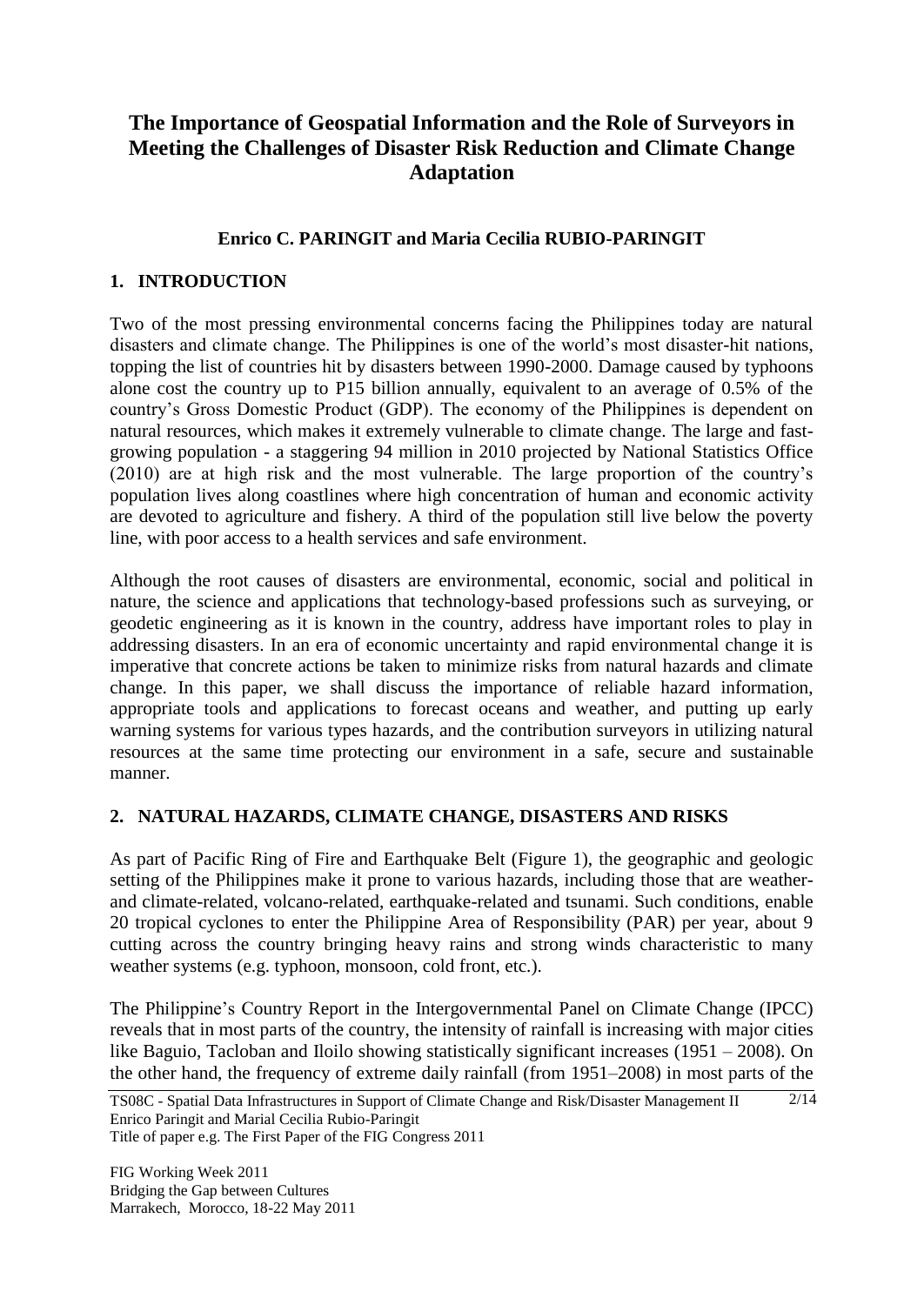country are generally increasing. Calapan, Laoag, Iloilo and Tacloban show statistically a significant increasing trend, while a significantly decreasing trend is found in Palawan. Generally, there are increases in total rainfall and number of raindays in the Visayas (trends not statistically significant). There are few significant decreases in hot days at coastal stations (Aparri, Virac, Puerto Princesa). There is no significant trend in the number of cyclones forming in or entering the Philippine Area of Responsibility (PAR) in the past 58 years (1948- 2005). The trend in the five year running average of tropical cyclones greater than 150 kph is on the rise and found to be more frequent during El Nino events. There is a year to year variability in the number especially during El Niño and La Niña years. Few number of tropical cyclone were recorded in El Niño years (1972-73, 1997-98,1967-68).



<span id="page-2-0"></span>Figure 1. The seismicity map of the Philippines 1990 to 2006 (Source: USGS).

Climate change is not something new since the Earth does not have a relatively stable climate system. Throughout the earth's geologic history, global climate has undergone considerable natural variations: large cycles or even decadal to century scale variations. However, the present rate of climate change is said to be exacerbated due to emission of greenhouse gases

 $\frac{3}{14}$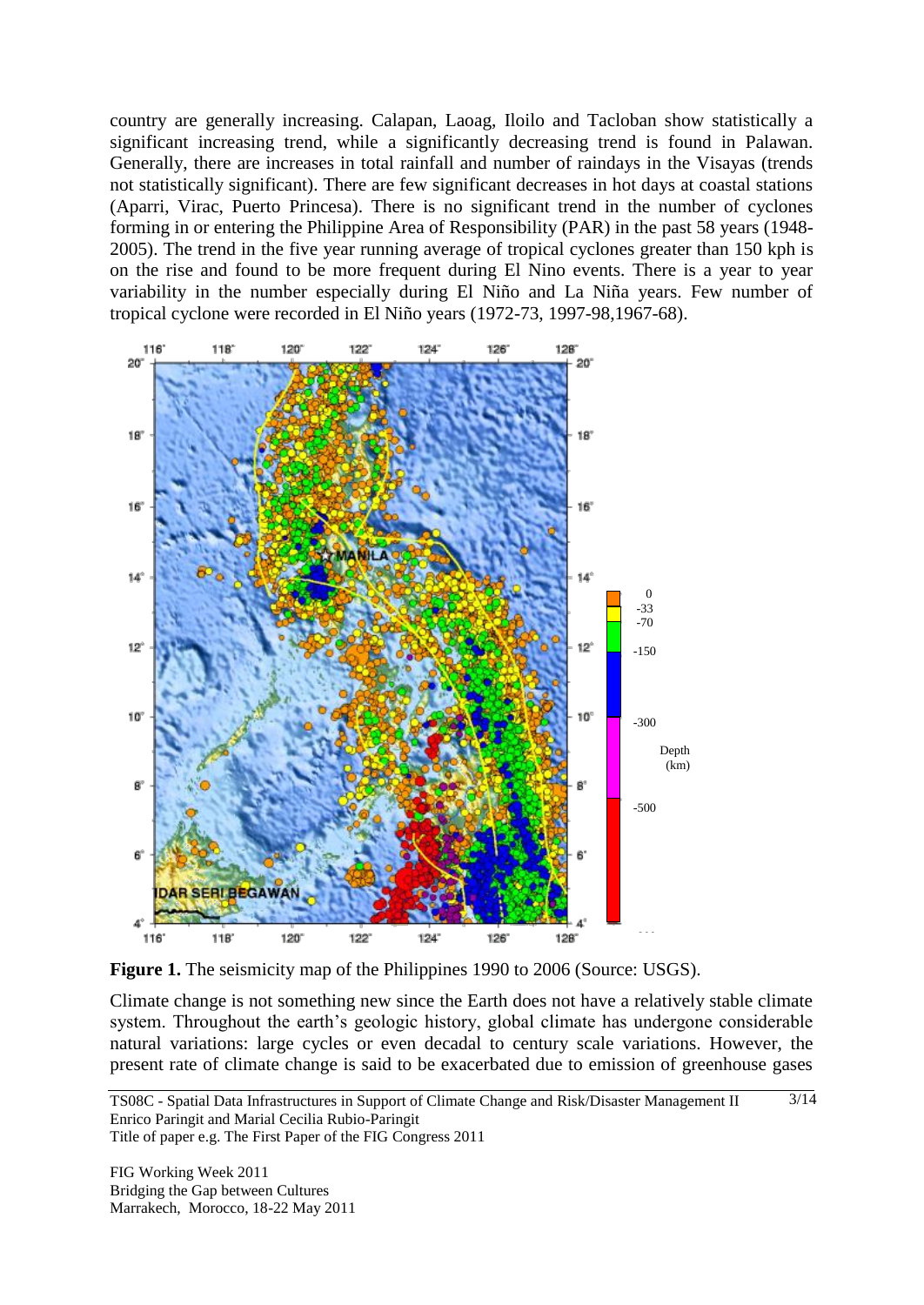that trap the radiated heat from the earth, causing global warming.



Figure 2. Locations of places in the Philippines mentioned in this article.

**This warming effect causes ocean thermal expansion and melting of non-polar glaciers giving way to sea level rise. Globally, the rate of sea level rise for the last 20 years was 25% faster than in any other 20-year period. At the local front, more than 100 years of tide record in at Manila's South Harbour since 1902 indicate a rise of 1.3 millimetres per year - the global rate- until the early [1960s, when it increased to about 2.6](#page-4-0)  centimetres per year (Perez, et al. 1996).** 

[Figure 3](#page-4-0) shows sea level variations recorded at Manila, Cebu, Davao and Legaspi during the last 50 years from records (BCGS, CGSD-NAMRIA).

Inundation of coastal areas from sea level rise can be aggravated by ground subsidence which is caused by natural sediment compaction (Soria et al., 2006) or by over extraction of groundwater due to domestic use. In Metro Manila, the apparent rise in sea level correlates well with the increase groundwater use until 1995 (Rodolfo and Siringan, 2006). Earthquakerelated movement may also cause uplift or subsidence of coastal areas.

Climate change is already present and will continue to happen as it is part of earth"s history.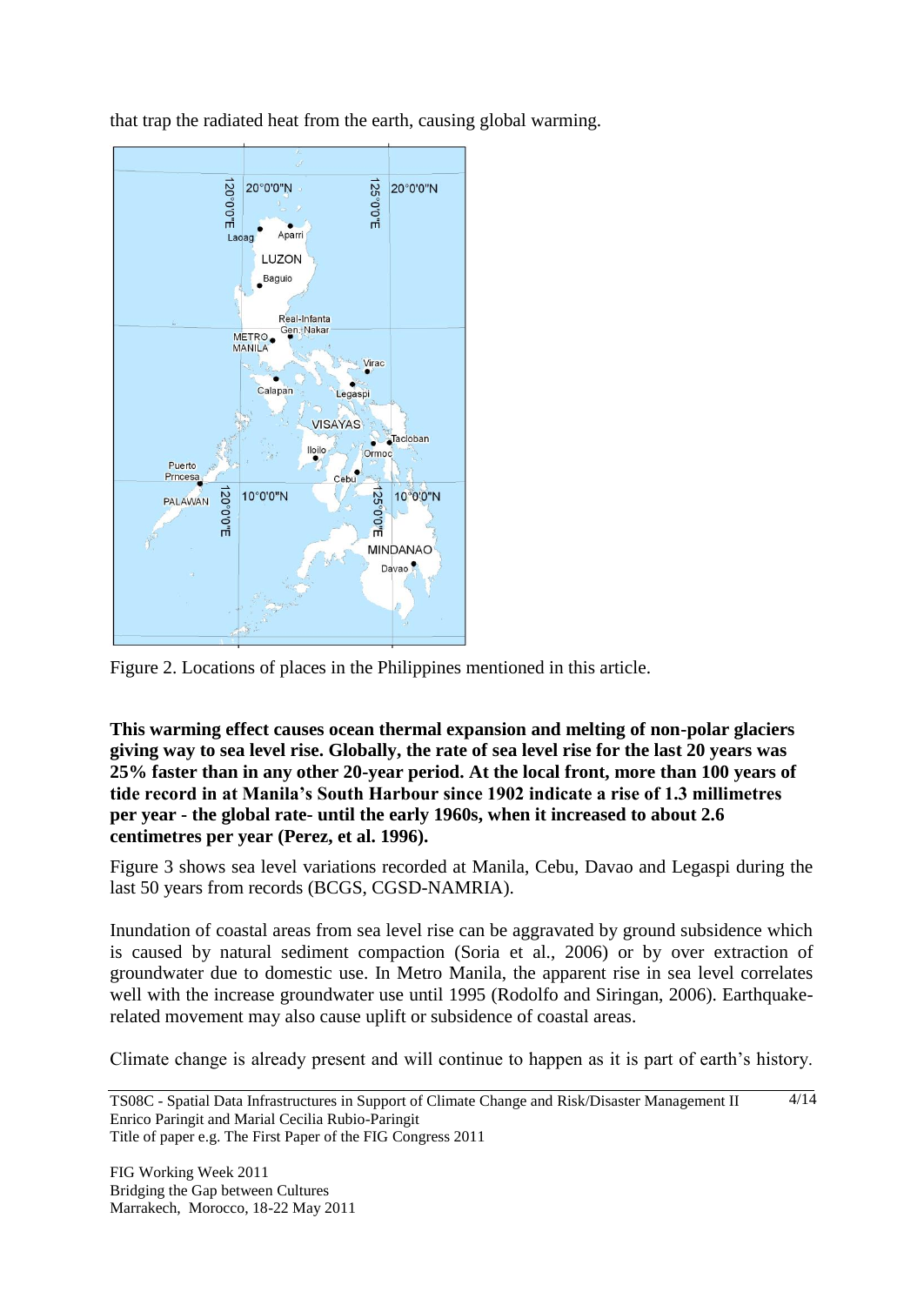We need to address the risks posed by climate change together with other natural hazards. Natural hazards may be exacerbated by climate change or interact with intertwined effects of climate change and human activities. Hazards maps produced must be evaluated as to their applicability with climate change scenarios.

<span id="page-4-0"></span>

**Figure 3.** Sea level variations recorded at Manila, Cebu, Davao and Legaspi from 1947–2007 (Source: NAMRIA).

#### **3. THE SOCIO-ECONOMIC MILIEU OF DISASTERS AND CLIMATE CHANGE**

Our recent experience with the heavy rains brought by Ondoy (International name Ketsana) and Pepeng (International name: Parma), which caused swift flooding in Metro Manila and Northwestern Philippines and massive landslides in the mountainous region of Cordillera last year (September to October 2009), has brought to our raw consciousness the flaws in our land management system and leniency in our development practices. It cannot be denied that further casualties and damages could have been averted had areas with high susceptibility to flooding and landslide remain strictly closed to urban development. Pre- and post-disaster responses such as evacuation, rescue and relief would prove to be very futile and costly compared to mitigation measures such as relocation and differentiated land use zoning.

Meanwhile, the indigenous people of the hinterlands all the way to the urban slum dwellers, are still in quest of effective means to access land and remain largely unfamiliar with land tenure processes implemented by the government. The current land tenure system condones idle/absentee ownership. Large tracts of agricultural lands are controlled by a few rich peoplea system rooted in our colonial past despite well-publicized land reform policies. The government, the largest and most powerful landlord likewise owns vast tracts of uninventoried and unutilized land all over the country.

City dwellers are not immune to the land problem. High prices of land in cities and urban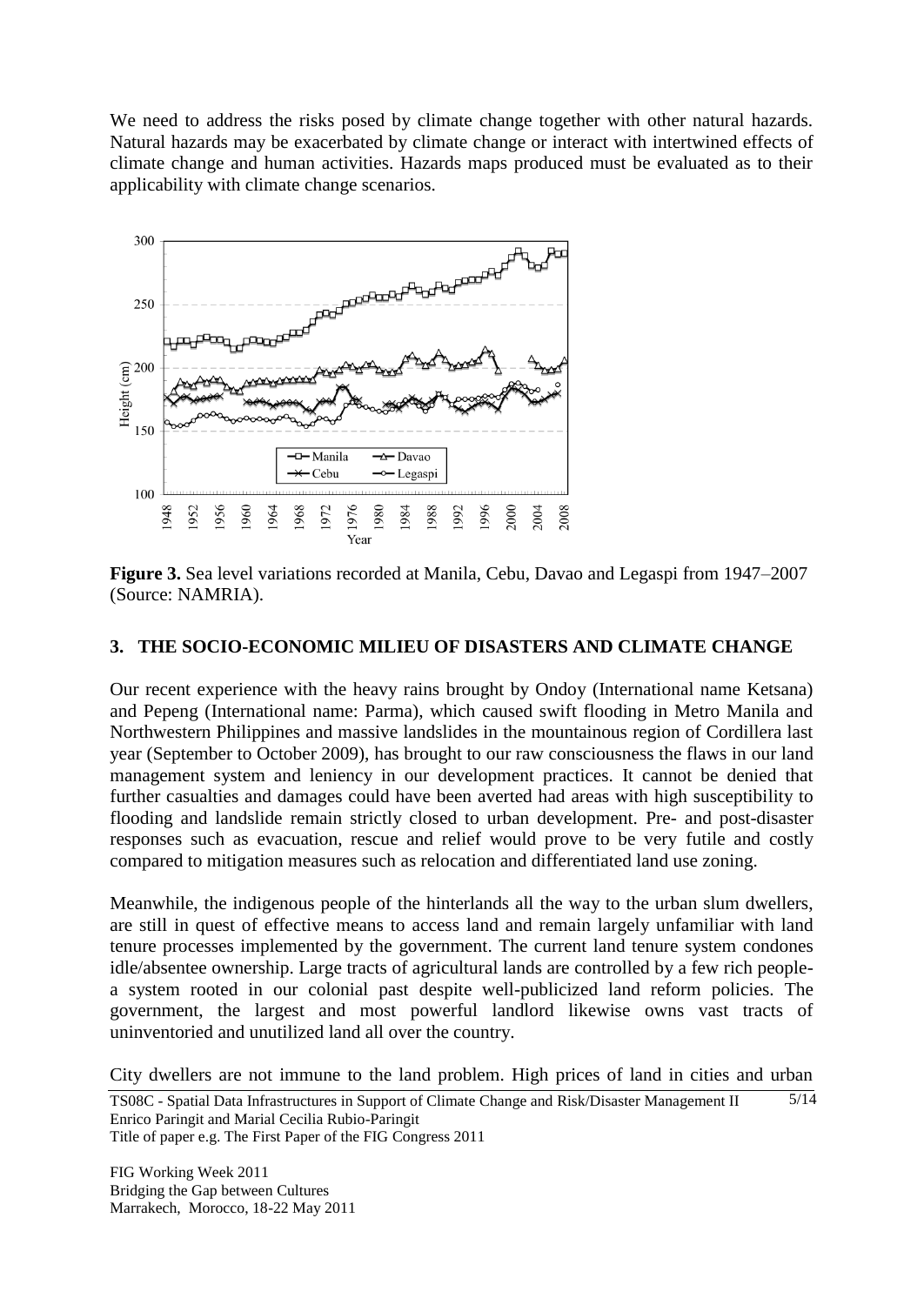centers force poor urban dwellers to the confines of what are supposedly considered uninhabitable spaces such as abandoned or unsecured land parcels, blighted urban pockets, ports and coastlines, railway curbs, riversides and esteros (urban streams). Low-income workers locate in nooks-and-crannies of the urban space to minimize costs for transportation to their workplace. Urban slum dwellers then fall prey to shanty "operators". Moreover, they do not enjoy the benefit and protection of rent control laws and therefore become more prone to abuse and even harassment. Enterprising "professional" squatters end up thriving as scrupulous leaders of tough urban slum communities.

Disasters do not occur only because of natural settings and natural events but they are also a product of the social, economic and political environment where people live in adverse socioeconomic situations that lead them to inhabit high-risk areas and engage in risky livelihood activities. Informal settlers locate along inactive railways, abandoned if not condemned properties, river/creek banks, coastlines and even constructed floodways(!) – areas where they are less likely to be accosted for illegal occupation. It is not surprising that the very same marginalized segment of society become increasingly vulnerable to natural hazards because their places of abode are exposed to hazards.

Intensified land utilization for vast economic gains continue to compromise integrity of the environment and viability of land resources. Unsustainable practices in agriculture (slash and burn, use of toxic farm inputs, erosion) forest industry (illegal logging, loss of biodiversity, degradation) and urban development (massive industrialization, housing, establishment of large-scale commercial buildings) have taken its toll on the environment. Except those recently developed, many of large urban centers do not have segregated systems for treating wastewater and storm drainage, even for large commercial centers. Discharge of pollutants from industries remains unabated despite numerous environmental laws being passed routinely by Congress.

Again, environmental abuses also result in exacerbation of catastrophic events. The 1991 Ormoc flooding was largely a result of loss of forest cover in the upstream watershed (Mahmud, 2000). Residents of Infanta-Real-General Nakar who suffered from flooding triggered by heavy downpour in December 2004 attribute their tragic experience to rampant deforestation in the Agos watershed (Gaillard et al, 2007). Massive landslides in the slopes of highways to and from Baguio, whether induced by rainfall or earthquakes are aggravated by complete removal of topsoil cover along the sideslopes (Saldivar-Sali and Einstein, 2007).

# **4. GEOSPATIAL INFORMATION AND THE CHALLENGES OF DISASTERS RISKS (DR) AND CLIMATE CHANGE (CC)**

No doubt, any response to the challenges of disasters and climate change requires concerted effort among stakeholders in different areas of expertise and from various sectors. One thing certain though is that these efforts primarily depend on the quality and reliability of information made available to them and to the community at large. Most of this information are geographically variable, location-specific and therefore should be spatially-referenced. There is urgent quest to derive more accurate, up-to-date geospatial information at finer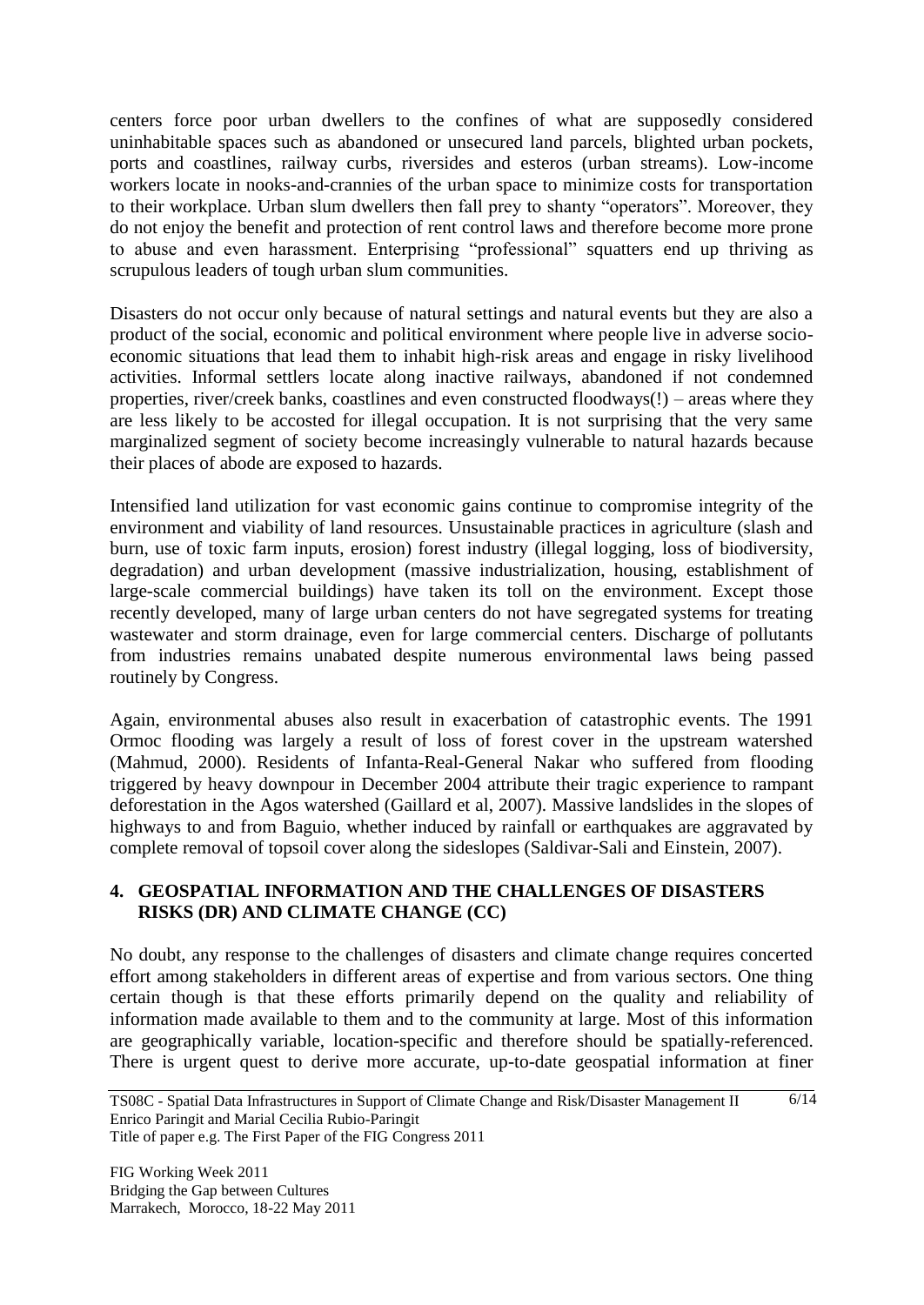scales.

In disaster risk assessment, one of the prime requirements is information on natural hazard. The precise location, measures of the relative level susceptibilities of the areas and their corresponding frequencies of occurrence of primal importance. Next the elements at risk or those exposed to the natural hazards must be identified, located and even valued. The elements at risk include the population living within hazard zones or properties that may be at risk of damage if and when disasters strike.

One of the fundamental requirements for conducting assessments of geo-hazard is elevation data. In the digital environment, a fine-scale digital elevation model (DEM) derived from a sufficiently dense elevation measurements is desirable. A DEM is a computer-based gridded surface representation of topography with a certain horizontal and vertical resolution. It is one of the main inputs in flood inundation modeling and simulation. Derivative product maps from a DEM, such as slope gradient and aspect, are also necessary factors for determining susceptibility to landslides and mass movements, whether they earthquake or rainfall-induced. From DEMs, flow direction and accumulation maps as well as watershed catchment boundaries can be delineated.

At the nearshore area, fine-scale, sub-centimeter level topographic information is needed to precisely assess hazards associated with low-lying environments. Among these are the susceptibility to coastal flooding, storm surges and tsunami hazards. Coastal areas in particular are investigated for potential liquefaction and ground subsidence. Together with very precise nearshore topographic information, time series data on sea level means to determine rate of ground subsidence vis-à-vis sea level rise.

Sea level rise (SLR) is one of the more closely observed phenomena of climate change. Coupled with nearshore bathymetry, coastal inland topography, rates of SLR can be used to project coastal flooding, analyze risk and understand vulnerability of coastal communities from inundation.

Land cover data too is essential information, especially for quantifying the impacts of slowonset hazards such as drought and El Nino. Together with topographic data, land cover information can be used to understand inundation patterns through hydrological models that incorporate surface evapotranspiration, rainfall interception and soil infiltration characteristics -all these parameters have relationships with earth surface cover characteristics. In relation to climate change, land cover information is also needed for estimating greenhouse gas emissions. Increase in areas covered by tree plantation and upland farms can lead to carbon sequestration and arrest global warming.

Evaluation of the coastal planning problems requires some knowledge of nearshore environmental dynamics particularly wave, tidal and sedimentary processes. Over and above the ability to pinpoint unsafe zones though generation of hazard maps, it also important to determine the location, distribution and extent of elements at risk such as people, buildings, roads and other spatial features in both urban and rural regions, and to provide answers to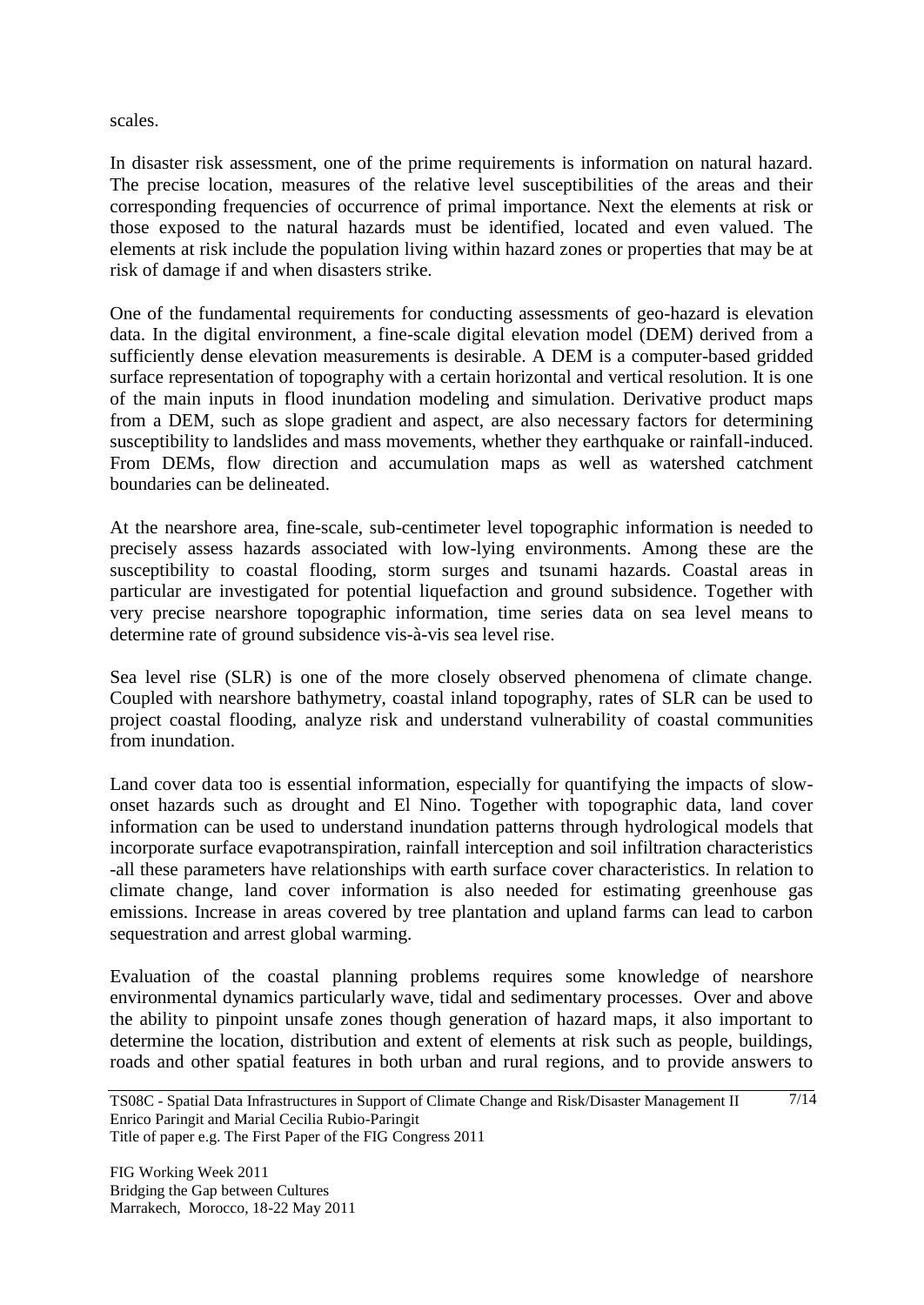relatively complex risk questions. To accomplish this, data depicting the different human functions and activities and other objects of value should also be collected. Maps showing the built zones and settlements, land use maps and their corresponding values should be generated. Proper land use and urban planning can help to mitigate disasters and reduce risks by avoiding construction of settlements and key facilities in hazard prone areas, control of population density and expansion.

## **5. THE ROLE OF GEODETIC ENGINEERS IN MEETING THE CHALLENGES OF DR AND CC**

The Philippine law<sup>1</sup> defines geodetic engineering as professional and organized act of gathering physical data on the surface of the earth with the use of precision instruments. It is also the scientific and methodical processing of these data and presenting them on graphs, plans, maps, charts or documents. Thus, geodetic engineers are expected to provide services in high-precision, high-accuracy geodetic control and generate fine-scale topographic data from field surveys. Geodetic engineers are also anticipated to produce small- to large-scale topographic maps using photogrammetric and remote sensing techniques. Geodetic engineers are also trained to observe sea level, tide measurements and perform bathymetric surveys. It is apparent that most of phenomena related to climate change are well within the core competencies of the geodetic engineering profession.

There are many sources and techniques to acquire and generate elevation data. The more rapid method of Global Positioning Systems (GPS)-levelling for obtaining orthometric heights is not a new concept and is seen as an alternative to traditional method of spirit leveling. In fact, many studies have proven its usefulness to up to  $3<sup>rd</sup>$  order accuracy. Hence, the question of whether GPS-levelling can provide a viable alternative to traditional techniques is no longer an issue. The more important question, however is the accuracy level that can be achieved using this approach relative to an application. Over the past decade, numerous advances have been made which have placed us in a position where we can begin to address the issue with more confidence. On the other hand, DEMs can be created from conventional on-site topographic surveys using precision instruments, stereo-photogrammetric compilation, aerial Light Intensity Detection and Ranging (LIDAR) and interferometric Synthetic Aperture Radar (InSAR) processing.

The calculation of the hourly sea level values for the other years is based on the tidal constituents obtained taking into consideration the tidal prediction. Then, hourly sea level values of 18 years tide gauge are quality controlled by comparing them with the predicted values by removing datum shifts and time errors as much as possible. A low-pass filter is applied to the hourly sea level values in the computation of daily values and the daily values are used to obtain monthly values with a simple average. Harmonic analysis is applied to the monthly sea level values of four tide gauges and mean sea levels (MSL) and relative changes of MSLs are calculated (IOC, 1994). Given the number of islands (more than 7100 vary

 $\overline{a}$ 

<sup>&</sup>lt;sup>1</sup> Republic Act No. 8560 An Act Regulating the Practice of Geodetic Engineering in the Philippines.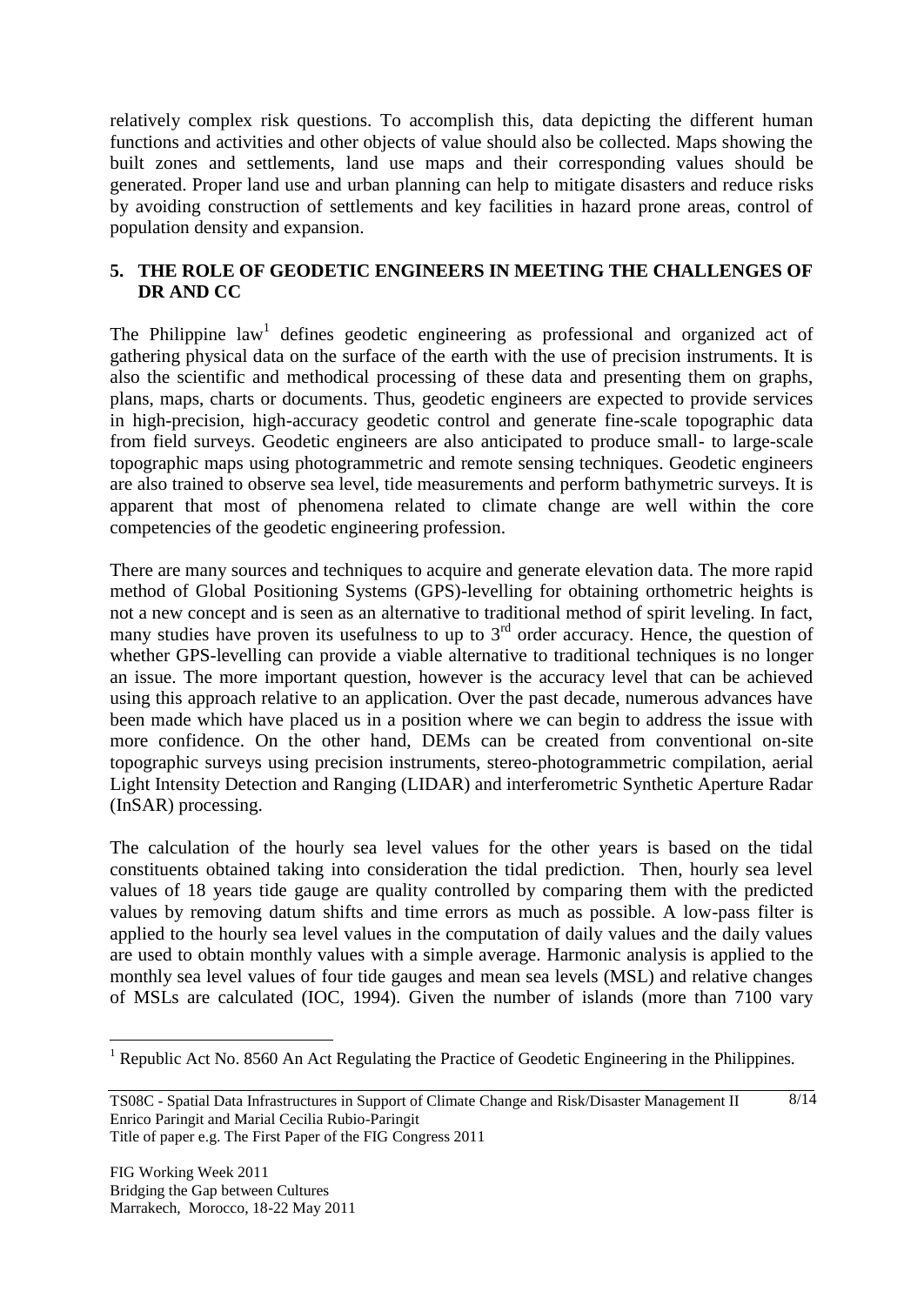according to tide) composing the archipelagic nation, it is inevitable that network of tide gauging stations must be thoroughly maintained. Geodetic engineers, armed with knowledge of hydrographic surveys and tide measurements can assume significant roles in maintaining, processing and analyzing tide data.



<span id="page-8-0"></span>Figure 4. Coastal municipalities and cities (a, in red), the affected population therein (b) and portions possibly affected by 2m inundation (c, in red).

Although the country's total land area is small  $( $300,000 \text{ km}^2$ ), the Philippe coastline is$ relatively long at 36,289km- the 5th longest in the world. About 854 out of 1634 local government units  $(LGUs)^2$  in the Philippines have coastlines [\(Figure 4a](#page-8-0)). Eight (8) of these are in Metro Manila alone. These represent 54% of total land area (161,300 sq. km) of the country. 32% of population (30Million of 94 Million) live in cities/municipalities adjacent to the coast [\(Figure 4b](#page-8-0)). If inundations of up to 2m is projected based on estimates from finest digital elevation model available along these coastlines,  $2.834 \text{km}^2$  will be affected (Figure [4c](#page-8-0)).

Subsidence can be monitored if a network of benchmarks is surveyed over a period long enough for the rates of subsidence to be significantly larger than the precision specifications. It has been established that the geoidal height, a parameter of datum between the two height systems, has significant influence on the reliability of subsidence estimated using the integrated models with combined data. The RMS (root mean square error) difference of up to 13 cm can be found between the annual subsidence rates estimated by using the so-called "absolute" and "relative" modes of integrated model. However, the "relative" estimates of the subsidence, in which a differential mode of geoidal information between the two neighboring sites are used are consistent with those using two sets of GPS solutions by a RMS difference of around 5 cm.

 $\overline{a}$ 

 $2^2$  LGUs are either municipalities or cities

TS08C - Spatial Data Infrastructures in Support of Climate Change and Risk/Disaster Management II Enrico Paringit and Marial Cecilia Rubio-Paringit Title of paper e.g. The First Paper of the FIG Congress 2011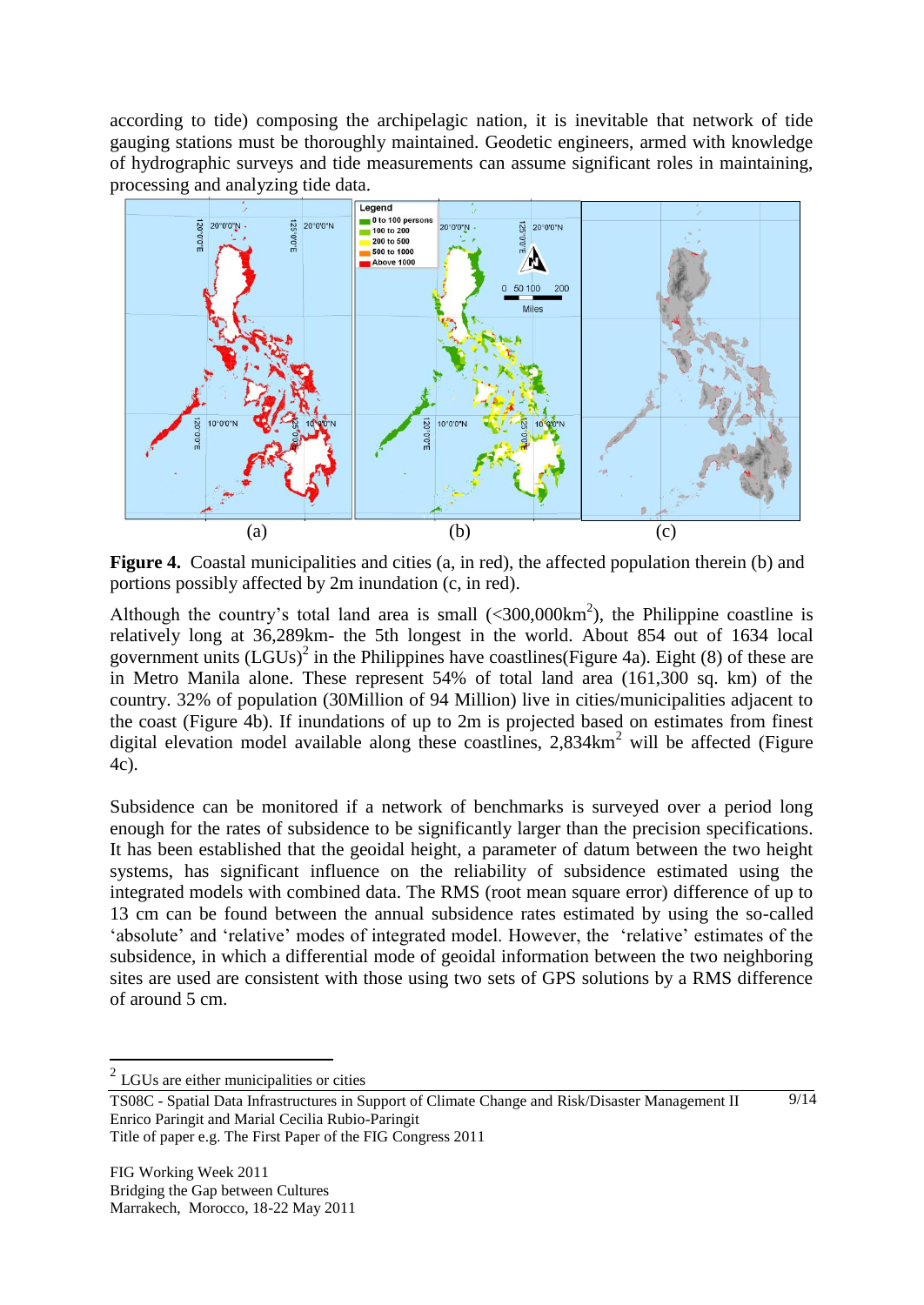Earth observation satellites are used by geodetic engineers in providing data for a wide range of applications in disaster risk management cycle. Pre-disaster uses include risk analysis and mapping; disaster warning, such as typhoon tracking, drought monitoring. Satellite imageries can also be used to determine the extent of damage due to volcanic eruptions, oil spills, forest fires and the spread of land degradation; and disaster assessment, including flood monitoring and assessment, estimation of crop and forestry damages, and monitoring of land use/change in the aftermath of disasters. Land cover maps and statistics can be generated by processing remotely-sensed data set through digital image classification. At larger scales, it is possible to delineate different land uses from satellite- or airborne images. A series of remotely sensed observations also provide a historical records from which hazard maps can be compiled, indicating which areas are potentially vulnerable. Information from satellites is often combined with other relevant data in geographic information systems (GIS) in order to carry out risk analysis and assessment. GIS can be used to model various hazard and risk scenarios for the future planning and the development of an area.

While most of the data with socio-economic theme or content, the tools and technical assistance in using geospatial and social science data to develop visual renderings for specific end-users and communities to better understand the impacts of hazards and climate change can be best delivered by the mapping professional. Maps can be prepared depicting the location of the hazard.

Given the actual and prospective use of its products and services, geodetic engineers as main providers of spatially referenced data must assume a more aggressive role in meeting the geospatial data requirements of disaster risk reduction and climate change. A formidable challenge along this line is to bridge the knowledge gap between mere acquisition of spatial data to its downstream application among the students and practitioners of the profession. Geodetic engineers must take a more proactive stance by reaching out to their counterparts in resource, environment and infrastructure application fields to identify and understand the required vis-à-vis appropriate spatial information. Without proper guidance, a number of application specialists resort to poor, substandard and unreliable spatial data to generate the information needed by planners and decision makers. GEs can help level off expectations with respect to applicability of data to certain interpretations.

## **6. THE GOAL: A SAFE, SECURE AND SUSTAINABLE (3S) USE OF RESOURCES**

Three goals can be pursued with respect to use of resources to mitigate effects of disasters and climate change: **s**afety, **s**ecurity and **s**ustainability.

*Safety.* Part of any planning practice is to identify not only productive but also safe areas for habitation and evacuation areas in time of disasters. Proposed development programs, projects and activities that do not impose further risk to life and property must be ensured. To accomplish this identification task, accurate topographic and hydrographic (in the case of floods, storm surges and landslides) data, and cultural (such as the cadastre) features would be necessary. Topographic information enable hazard specialists to precisely identify areas susceptible to hazard events. The elements at risk namely the population and properties can be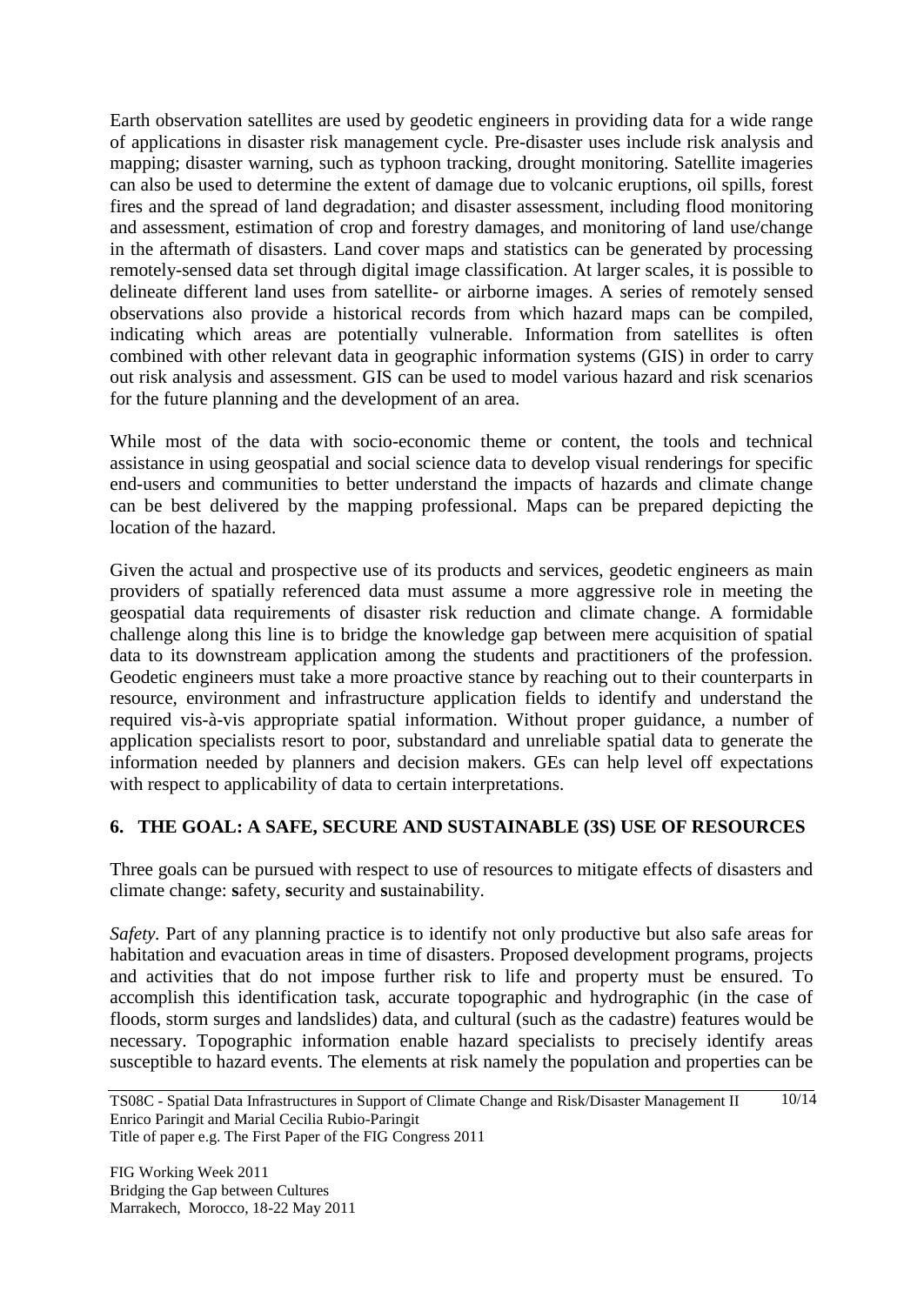accurately pinpointed and overlain on the hazard maps to estimate the degree of vulnerability that concerned communities face.

*Security:* That is, to empower people to equal access to land and land information for secure land tenure. Pro-poor policies and mechanisms to land ownership must be put in place. Strategic policies must be put in place that would discourage ownership of land if not productively utilized. This is only possible if land information is available for local governments. De Soto (2000) makes a convincing case that land tenure systems have a vital role to play in the efficient development of national economies. Presenting better opportunities and alternatives to own land or obtain right to property in safer locations also reduce vulnerabilities from disasters.

*Sustainability.* Sustainbility provides for means to develop today while ensuring the viability of future generations. Achieving sustainability goals is highly multidisciplinary in nature. There must be a concerted effort among resource and environment managers, planners and decision-makers. All of these efforts depend on reliable, accurate and timely information that is highly dependent on spatial positioning, location and navigation data. Particularly, sustainability is a critical consideration when dealing with climate change adaptation as climate change effects are seen to be aggravated when unsustainable ressource utilization practices remain uncurbed.

With its specialized skills, the geodetic engineers can substantially contribute to mitigation of disasters and to reduction risk. Requirements are not only engineering know-how but also the surveyors' variety of skills and knowledge in urban and rural planning, land management and development, building and land law, real estate and business administration, ecology, nature and landscape conservation as well as social competence. Among other things, the surveyor taking the hat of a land manager can:

- 1. formulate effective land use regulations such as zoning and conversion restrictions that veer urban and rural development to safe zones.
- 2. spearhead, coordinate and direct the complex procedures on land relocation, consolidation, land registration and land reallocation for owners who were displaced from properties ravaged by catastrophic events such as floods.
- 3. undertake equitable damage valuation of the destroyed or damage buildings and public facilities in the aftermath of a disaster for risk estimation and risk transfer.
- 4. establish sustainable infrastructural, economic and ecological conditions for developing urban and rural areas and resolving land use conflicts.
- 5. foster public-private partnerships in order to optimize ize economic, ecological and social land uses,

To meet the demand for disaster and climate risk information, there is a need to build capacity among students and professionals. A key strategy in implementing the capacity building measure is to stimulate the partnership between key players: the government, the industry and the academic institutions through research and development activities that are more sensitive to the aims of disaster resiliency in land administration systems and policies. There should be more opportunities for creating channels that allow dialogue and initiating relevant activities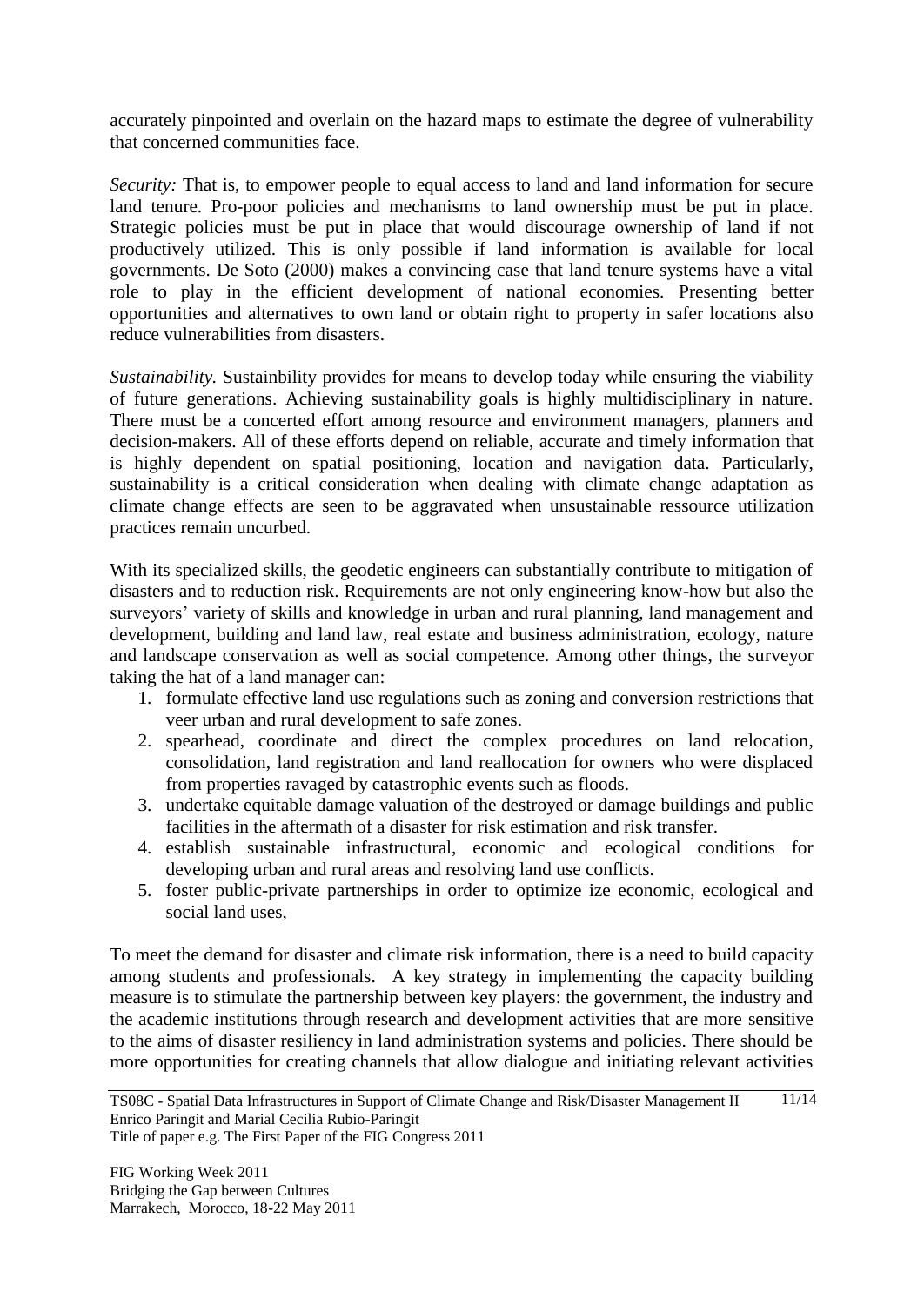that address questions related to climate change and natural hazards. The other aspect of the capacity building measure is to aggressively campaign for graduate education for geodetic engineers. Geodetic engineers must be equipped not only with new measurement technologies, but skills to analyze datasets, not just measure them.

GEs must interact with hazard experts, local and regional planners, infrastructure engineers. GEs must not only be proficient in surveys and measurements but must also understand the downstream uses and applications of spatial data generated. In conclusion, GEs as providers of essential goods (information) and services (surveys), are in a very good position to make a difference. It is not the surveyor alone, who contributes to disaster risk management with special regard to land management. Land management and land use planning are interdisciplinary tasks that shift the responsibility for the described strategies and measures on various occupational groups.

# **7. CONCLUSION**

Risks from disaster is more than a function of the strength, magnitude or intensity of a hazardous events; nor climate change risks just a function of the physical transformation of earth surface processes. Risk is also determined by the capacities of the affected community and the people"s ability to withstand, shield itself and recover swiftly from their injurious or deleterious consequences. The long-term solutions lie in being able to build a more disasterresistant, resilient, and adaptive society founded on a solid knowledge and thorough understanding of hazard events, climate change manifestations and human vulnerabilities. Practical steps towards this goal include enhancing the data and information support systems and services for decision-making and strengthening partnerships with civil society organizations.

The Earth is ever changing – it is part of its natural evolution. The Philippines itself undergoes a continuous process of very intense but nonetheless interesting change. Whether these changes are rooted on natural or anthropogenic causes, it drives the surveying profession to be a perpetual necessity for the humankind. So long as resources are utilized, environment looked out for, and developments pursued, there will always be a demand for measurement of earth and space in various levels of detail, frequency and scale. In this sense therefore, the surveying practice can never be obsolete. This promising scenario presents a bright prospect for geodetic engineers contrary to odd misconception that "everything" has already been surveyed.

TS08C - Spatial Data Infrastructures in Support of Climate Change and Risk/Disaster Management II Enrico Paringit and Marial Cecilia Rubio-Paringit Title of paper e.g. The First Paper of the FIG Congress 2011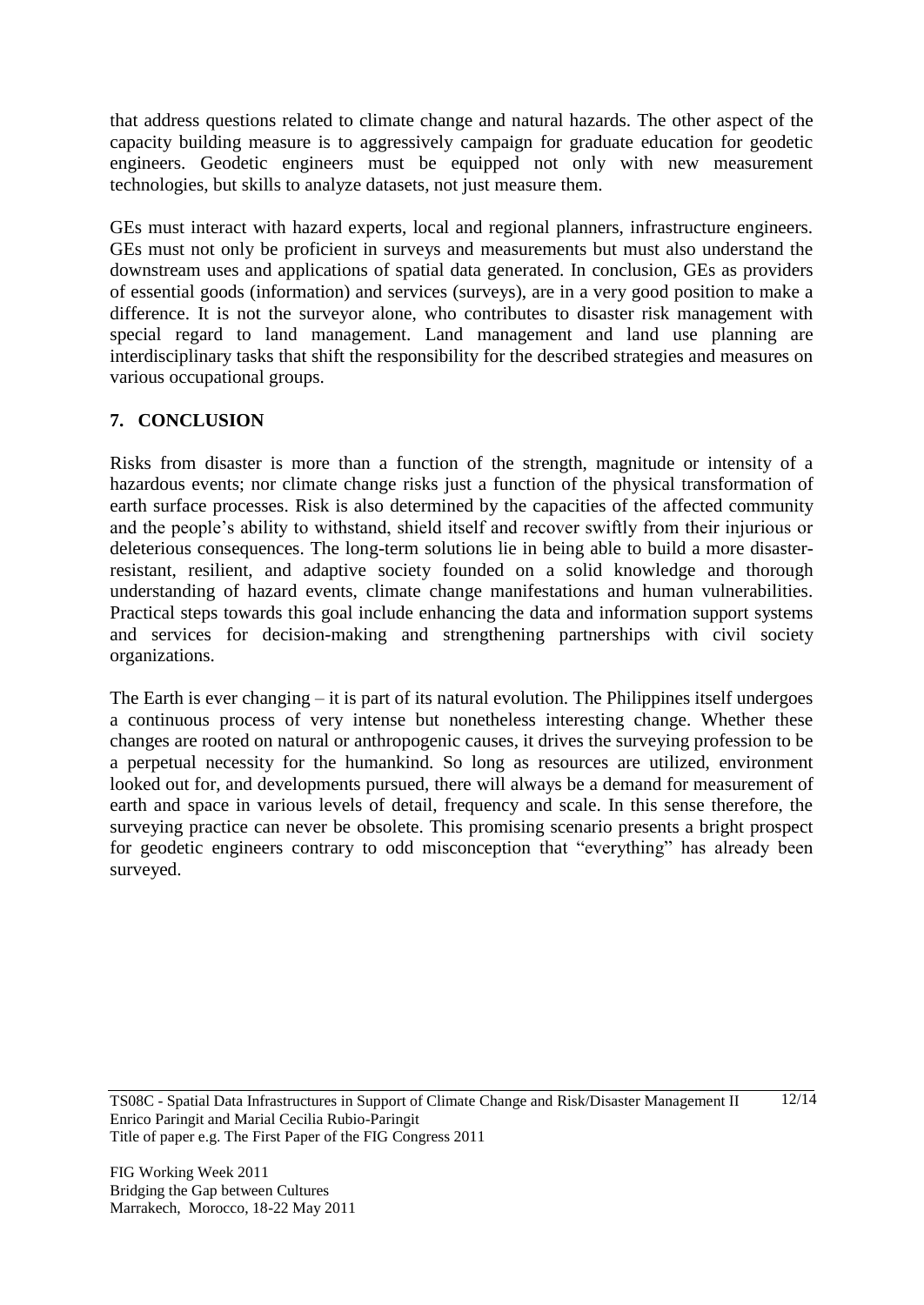# **REFERENCES**

- Baede, A.P.M. (ed.) (2007), "ANNEX Glossary of Intergovernmental Panel on Climate Change (IPCC) Assessment Reports",
- De Soto, H. (2000). "The History of Capital: Why Capitalism Triumphs in the West and Fails Everywhere Else. Basic Books; 1st edition, 279 pp.
- Gaillard, J-C, Liamzon, C. C. and Villanueva, J. D. (2007) "Natural" disaster? A retrospect into the causes of the late-2004 typhoon disaster in Eastern Luzon, Philippines, Environmental Hazards, 7 (4), 257-270.
- International Ocenaographic Commission (1994), Manual on Sea Level Measurement and Interpretation, Volume II – Emerging Technologies.
- Mahmud, N. (2009), Flood disaster and population displacement: The case of Ormoc City, The Philippines, in Parker, D.J. (ed) Floods, Vol. 1, pp. 400-433.
- National Statistics Office (NSO) (2010), National Statistics Office2000 Census-based Population Projection in collaboration with the Inter-Agency Working Group on Population Projections, Available at: http://www.census.gov.ph/data/sectordata/popproj\_tab1r.html (Accessed: April 30,

2010)

- Perez, R. T., Feir, R.B., Carandang, E. and Gonzalez, E.B. (1996), Potential Impacts of Sea Level Rise on the Coastal Resources of Manila Bay: Preliminary Vulnerability Assessment,
- Saldivar-Sali, A. and Einstein, H. H. (2007), A Landslide Risk Rating System for Baguio, Philippines.
- Soria, J. L. A., Siringan, F. P. and Rodolfo, K. S. (2006), Compaction rates and paleo-sea levels along the delta complex north of Manila Bay, Luzon Island, Philippines, Science Diliman, Vol. 17, No. 2, 39-45.
- United Nations International Strategy for Disaster Reduction (UNISDR), (2004). Terminology, Available at http://www.unisdr.org/eng/library/lib-terminology-eng home.htm (Accessed May 3, 2010).

## **BIOGRAPHICAL NOTES**

Enrico C. Paringit received his BS Geodetic Engineering and MS Remote Sensing degrees from the University of the Philippines (UP) Diliman in 1997 and 1999 respectively. After finishing his Dr. Eng. degree from the Tokyo Institute of Technology, he went on research fellowship with support from the Japan Society for the Promotion of Science until 2005. In 2008, Dr. Paringit became Chair of the UP Department of Geodetic Engineering and Director of the TCAGP. Dr Paringit"s research interests include practical geodesy and remote sensing applications.

13/14